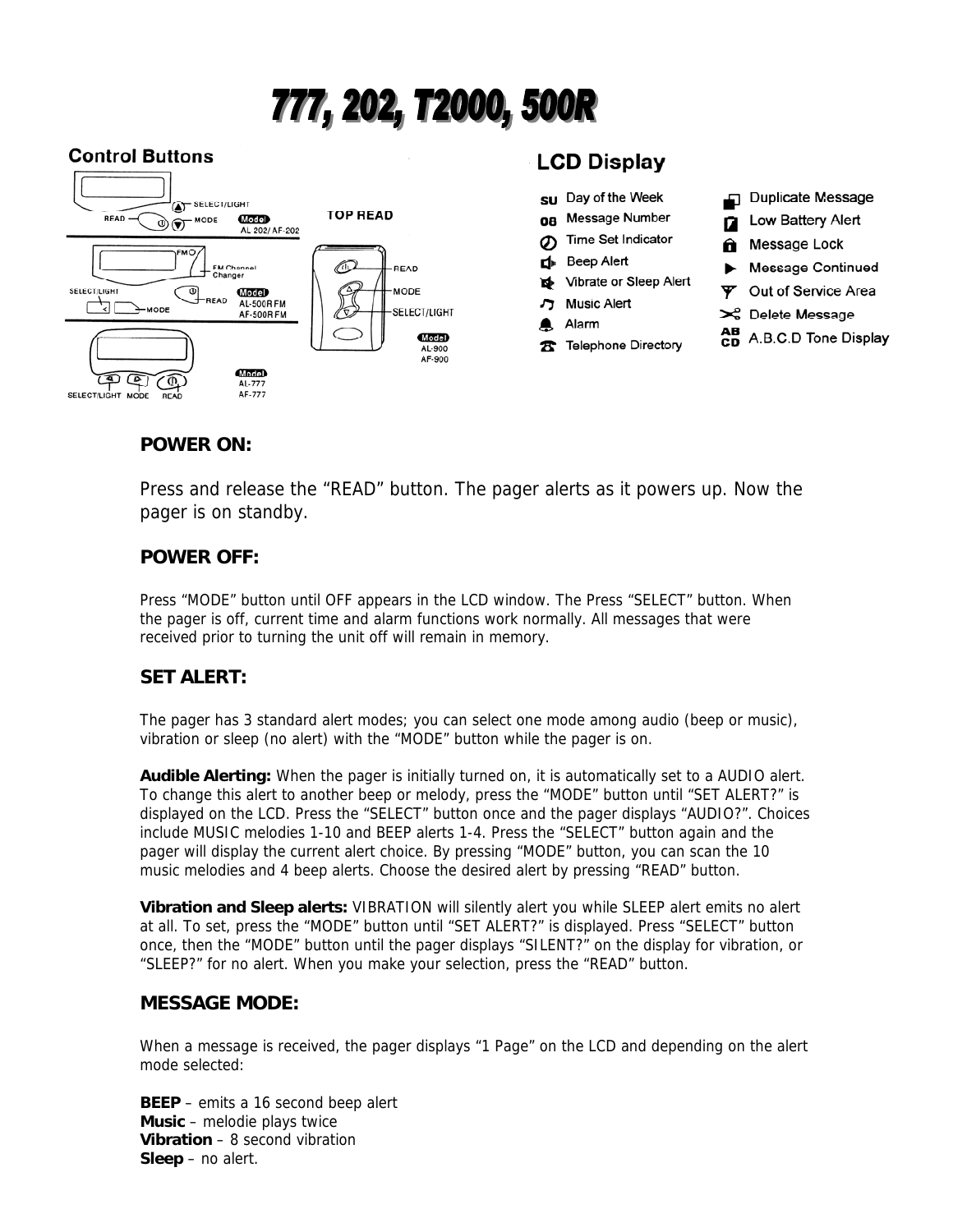To stop any alert, press any button.

**Reminder Alerts:** If no button is pressed after a message is received, a reminder alert will emit every 2 minutes (except in sleep mode).

**To read a message:** Press the read button to read a message. If the message is continued the mark ">" displays. To continue, press the "READ" button again. Date and time are stamped on each message received.

# **LCD BACKLIGHT:**

When needed, pressing the "SELECT" button can activate a backlight. The light will automatically shut off in 20 seconds after no activity, or press the "SELECT" button again to turn the light off.

#### **DUPLICATE MESSAGE INDICATOR:**

Messages received more than once will be mated with a message indicator symbol.

## **LOCKING:**

Locking a message can help prevent the accidental deletion of a message. Up to 8 messages can be locked at a time. Using the "READ" button, select message to be locked. Press the "MODE" button until the lock symbol appears at the top of the display, then press the "SELECT" button. Message has been locked and cannot be deleted unless unlocked.

#### **UNLOCKING:**

To unlock a message, using the "READ" button, select the message to be unlocked. Press the "MODE" button once to remove the lock symbol. Message can now be deleted.

#### **TO ERASE ONE MESSAGE:**

Using the "READ" button select the message to be deleted. Press the "MODE" button until the scissors symbol appears at the top of the display, then press the "SELECT" button to delete the message.

#### **TO ERASE ALL MESSAGES:**

In standby mode, while not viewing any messages, press the "MODE" button twice until "CLEAR ALL?" appears in the display. Press the "SELECT" button once. All unlocked messages are now deleted.

```
MOTF
```
The locked messages are not deleted in "CLEAR ALL" mode. To delete all messages in the "CLEAR ALL" mode, first unlock any locked messages.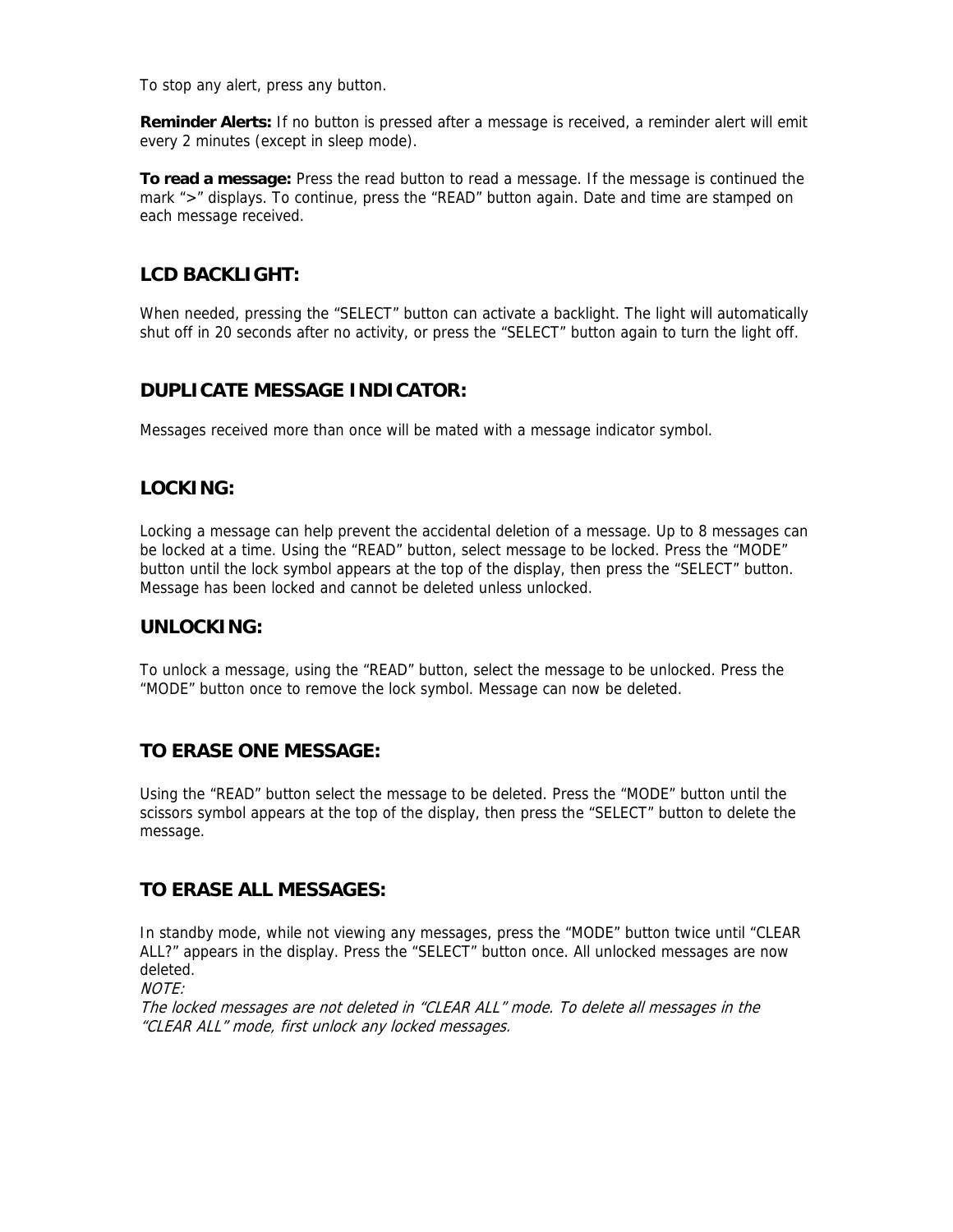#### **TO SET TIME AND DATE:**

Press the "READ" button until "SET TIME?" appears in the display. Press the "SELECT" button once.

- 1. Use the "MODE" button to pick the current day of the week. The charter letters appear in the top left of the display. (EG. SU= Sunday MO= Monday) Then press the "SELECT" button once.
- 2. Press the "MODE" button to choose the month. (EG. 5=MAY 6=June) Then press the "SELECT" button once.
- 3. Press the "MODE" button to choose the day of the month.

#### **ALARM:**

This pager comes with an alarm function that will make the pager alert at a specified time every day whether the pager is on or off. There are 3 separate alarms that can be set for different times of the day.

#### **To turn the alarm ON/OFF:**

- 1. When the pager is initially turned on, press the "MODE" button until "SET ALARM" appears in the display.
- 2. Press the "SELECT" button once to enter the alarm mode. To set alarm #1, press the "SELECT" button again and the word "OFF" will blink. TO turn ON, press the "MODE" button once.
- 3. Press the "SELECT" button once again, then using the "MODE" button to change the hour to the desired number.
- 4. Press the "SELECT" button once to go to the minutes and using the "MODE" button, change the minutes to the desired number. Repeat for AM or PM

When complete, press the "READ" button. For alarms 2 and 3, after accessing alarm function, press the "MODE" once more for alarm 2 and again for alarm 3. Set these alarms the same way as alarm 1. To turn any alarm off, while in the alarm mode, change the "ON" to "OFF"

#### **DIRECTORY:**

The directory (with the ability to store up to 10 numbers) can be used as an additional memory or as a phone book to store your important numbers. While reading the message, you can import a copy of the message into the directory. To do so, press the "SELECT" button until a phone symbol appears in the top of the display. Press the "MODE" button to imprint a copy of the message into your directory (Please note, the directory can only store 12 digits per memory, and is unable to store alpha canned messages.) To access your directory, press the "SELECT" button until "DIRECTORY" appears in the display, and press the "MODE" button. Use the "READ" button to read through all you directory messages. Messages stored in the directory can be also locked/unlocked and individually erased.

# **FM RADIO OPERATION FEATURES: (500R MODEL ONLY)**

To utilize your FM radio, insert the earphones in to the slot provided on the end of the pager. Once the red light is illuminated, you can start tuning the radio to the desired station with the furthest right hand button. The radio tuner has auto scan capabilities; therefore it will automatically search for any available station. Unplugging your earphones will turn the radio off automatically.